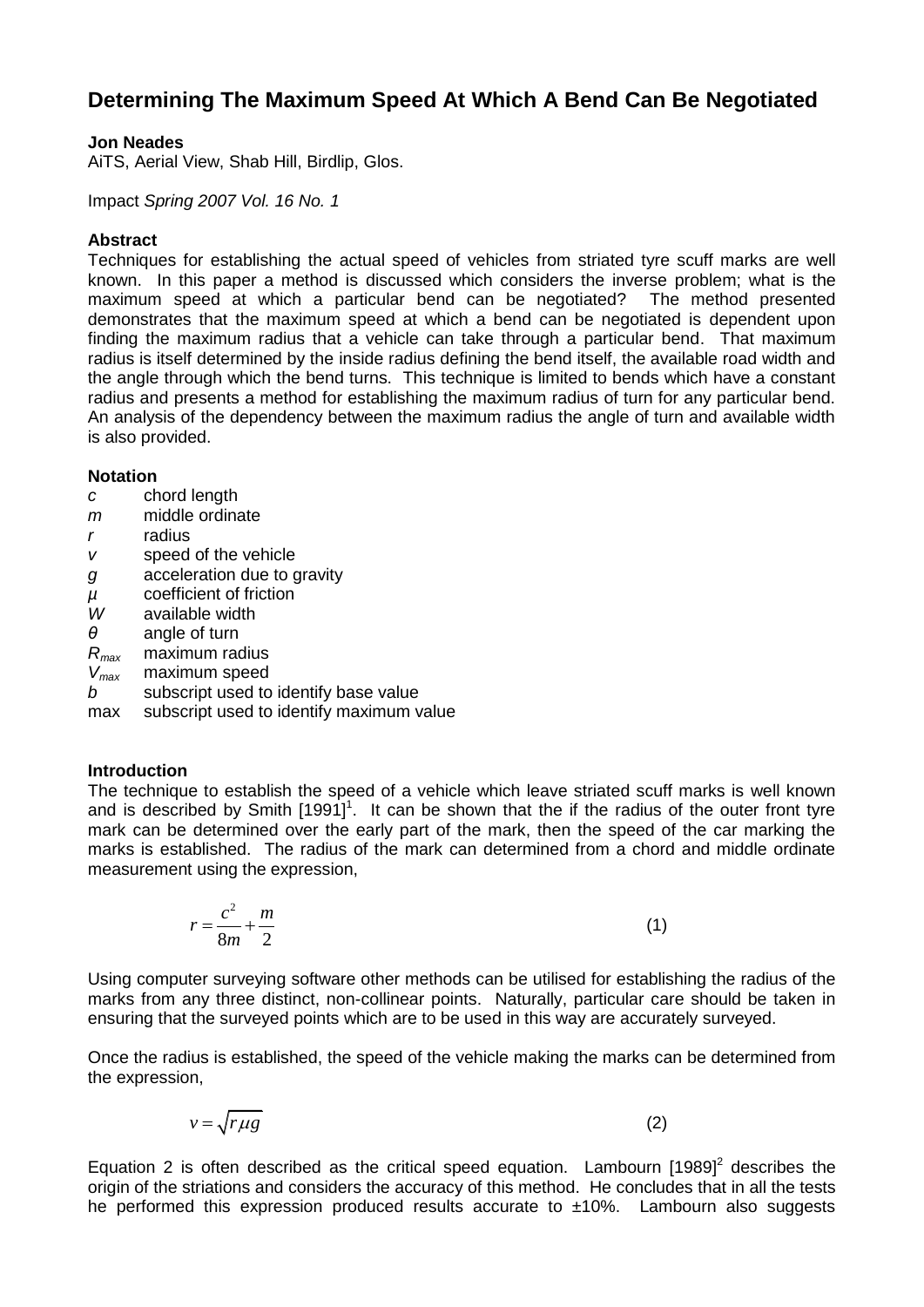guidelines which should be applied to the use of striated tyre marks to estimate speed so that the ±10% accuracy limit can be satisfied. (These guidelines are reproduced in Appendix A to this paper.)

Hague et al [1997]<sup>3</sup> performed another series of tests to determine whether the  $\pm$ 10% accuracy suggested by Lambourn was applicable to more modern vehicles. In two tests they calculated an underestimate slightly in excess of 10% however the remaining tests were all within  $\pm 10\%$ .

#### **Derivation**

In this paper the inverse problem is considered. Given a particular bend, what is the maximum speed at which the bend can it be negotiated? Neades  $[1991]^4$  considered the same problem. This paper expands on that that earlier work and demonstrates a new derivation. Additional analysis of the results are also considered in this paper.

One way to find a radius of the bend is immediately apparent. The radius of the bend can be established using a chord and middle ordinate. Together with the coefficient of friction, the maximum speed possible around the bend can then be established using the critical speed equation (Equation 2). Figure 1 below shows a typical bend

#### **Figure1. Simple method to establish radius of centre line of road**



As an example, we can put some data into the diagram above. We find that for a chord length of 35 m we obtain a middle ordinate of 800 mm. Let us assume, in the absence of other data, that the coefficient of friction is 0.70. The aim is to find the maximum speed for a vehicle which is to remain on its own side of the road while negotiating this left hand bend. The radius of the central white line is given by equation 1.

Substituting known values we obtain,

$$
r_b = \frac{35^2}{8 \times 0.8} + \frac{0.8}{2}
$$
  

$$
r_b = 191.81 \text{ m}
$$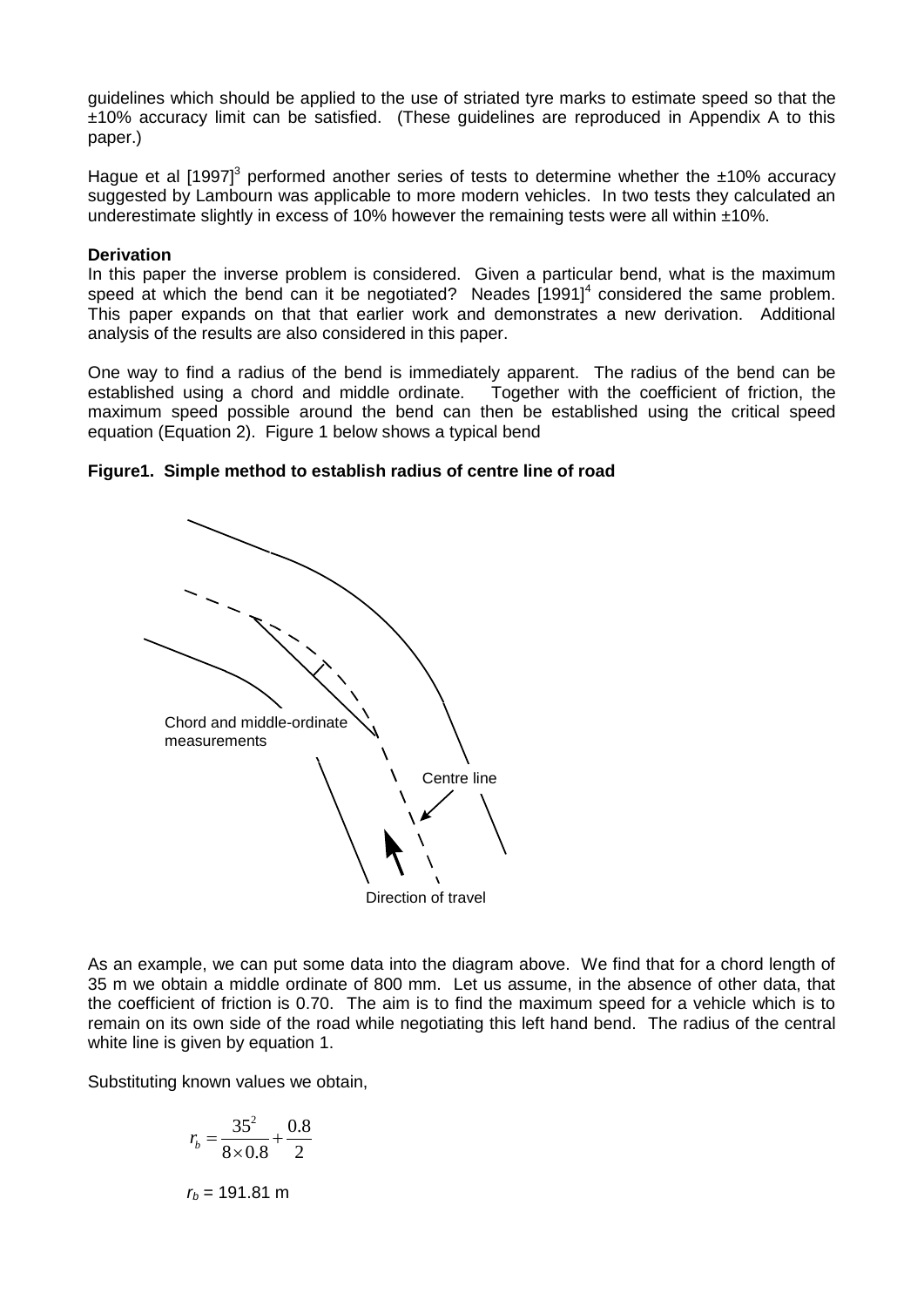The largest radius that the centre mass of the vehicle follows while negotiating this left hand bend, is just inside the white line as shown in figure 2. Note that this diagram assumes that drivers normally drive on the left hand side of the road.





The dotted line shows the path of the centre of mass of the vehicle. The centre of mass can be approximated by the mid-point of the vehicle. In other words the radius of the path is half the width of the vehicle inside the central white line.

Since the central white line and the path of the centre of mass are concentric circles, the radius of the path of the vehicle is simply the radius of the central white line, less half the width of the vehicle. If the width of the vehicle is 1.6 m the radius of the path of the centre of mass is,

$$
191.81 - 0.8 = 191.01 \text{ m}
$$

Using the critical speed equation (equation 2), the known values can be substituted to give,

$$
v_b = \sqrt{191.01 \times 0.70 \times 9.8}
$$

 $v_b = 36.20 \text{ ms}^{-1}$  (81 mph, 130 kph)

Although this speed is traditionally quoted by investigators as the maximum speed at which the bend can be negotiated, it is suggested that this cannot be correct. It seems probable that a driver may attempt to 'straighten' the curve as much as possible so that the circular path followed by the vehicle is somewhat larger than calculated above. If a larger radius is followed around the bend, then clearly the bend can be negotiated at a higher speed.

Such a path through the bend is often described as 'taking the racing line' or 'straightening the bend'. Essentially it involves the driver anticipating the bend and positioning their vehicle towards the outside of the bend on the approach. The driver then negotiates the bend allowing the vehicle to move towards the inside of the bend, coming close to the apex and then allowing the vehicle to move back towards the outside of the bend on the exit.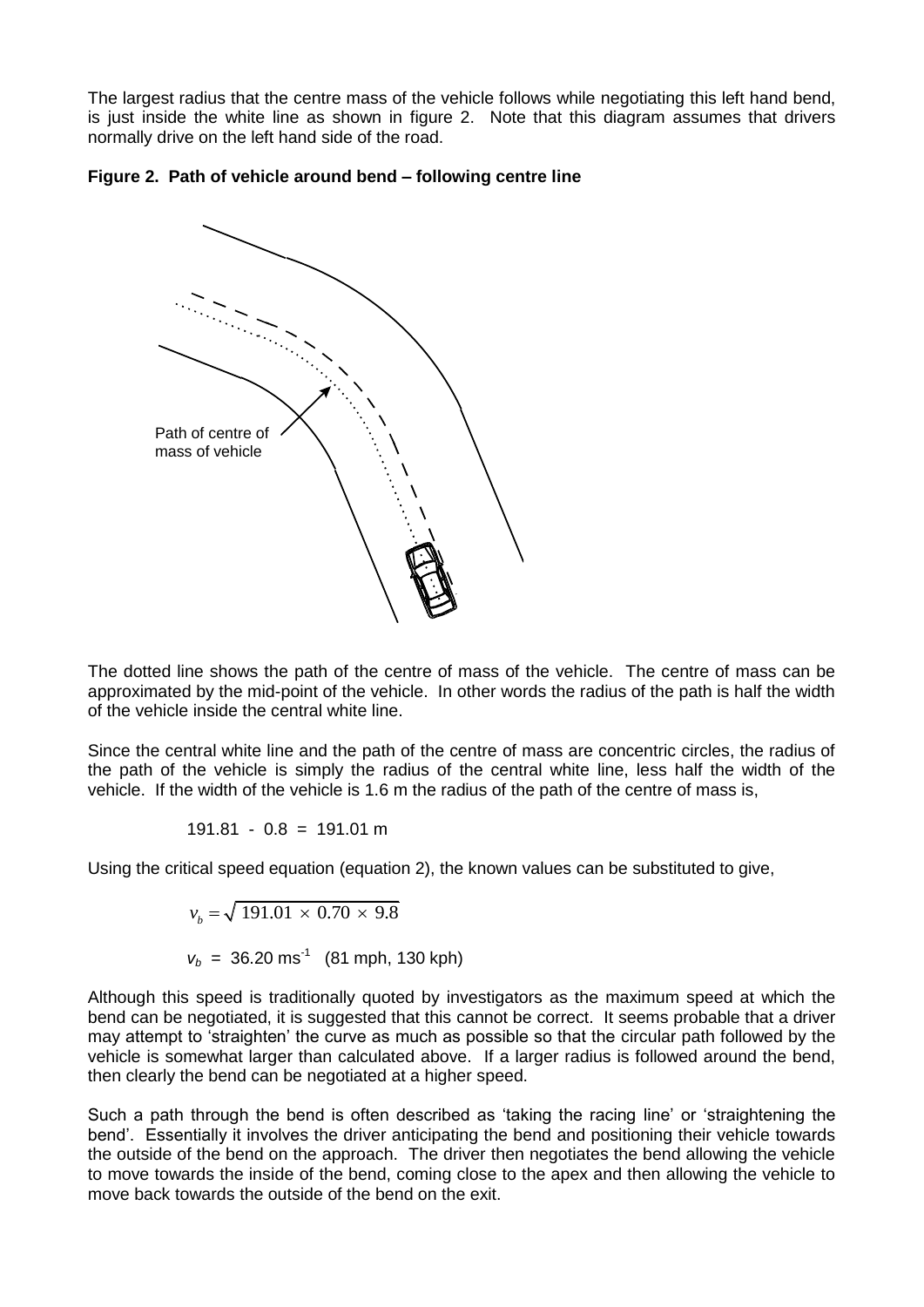Such a path causes the vehicle to follow a larger radius than the actual radius of the bend and is shown in figure 3.



### **Figure 3. Path of vehicle around bend – largest radius** *Rmax*

The radius of the path followed by the centre of mass is again shown on the diagram using a dotted line. This radius may be considerably larger than the traditional estimate. It starts before the bend itself begins, close to the centre line marking, approaches the inside radius of the kerb, and then moves out towards the central line again some distance after the bend ends. What is required is a method for establishing the radius of the circular path followed by the vehicle around this bend.

The method described here accounts for vehicles which do take this optimal through a bend and is the maximum possible radius that a vehicle could follow. Any maximum speed calculated from this radius must therefore be the true maximum speed at which a bend can be negotiated.

Experience suggests that a bend which does not turn through a large angle can be negotiated at a higher speed than a much sharper bend of the same radius. (At the limit, a straight road which can be considered as a bend with a zero angle of turn, which can theoretically be negotiated at an infinite speed.)

In addition the available width of roadway is a consideration. A wider width in which to manoeuvre the vehicle from the outside to the inside should result in a bend which can be negotiated at a higher speed.

In order to calculate this maximum radius additional information about the angle through which the bend turns and the width of the lane or road will therefore be required. These are both factors which will affect the final result. Both these measurements are relatively easy to obtain and will be discussed in detail later.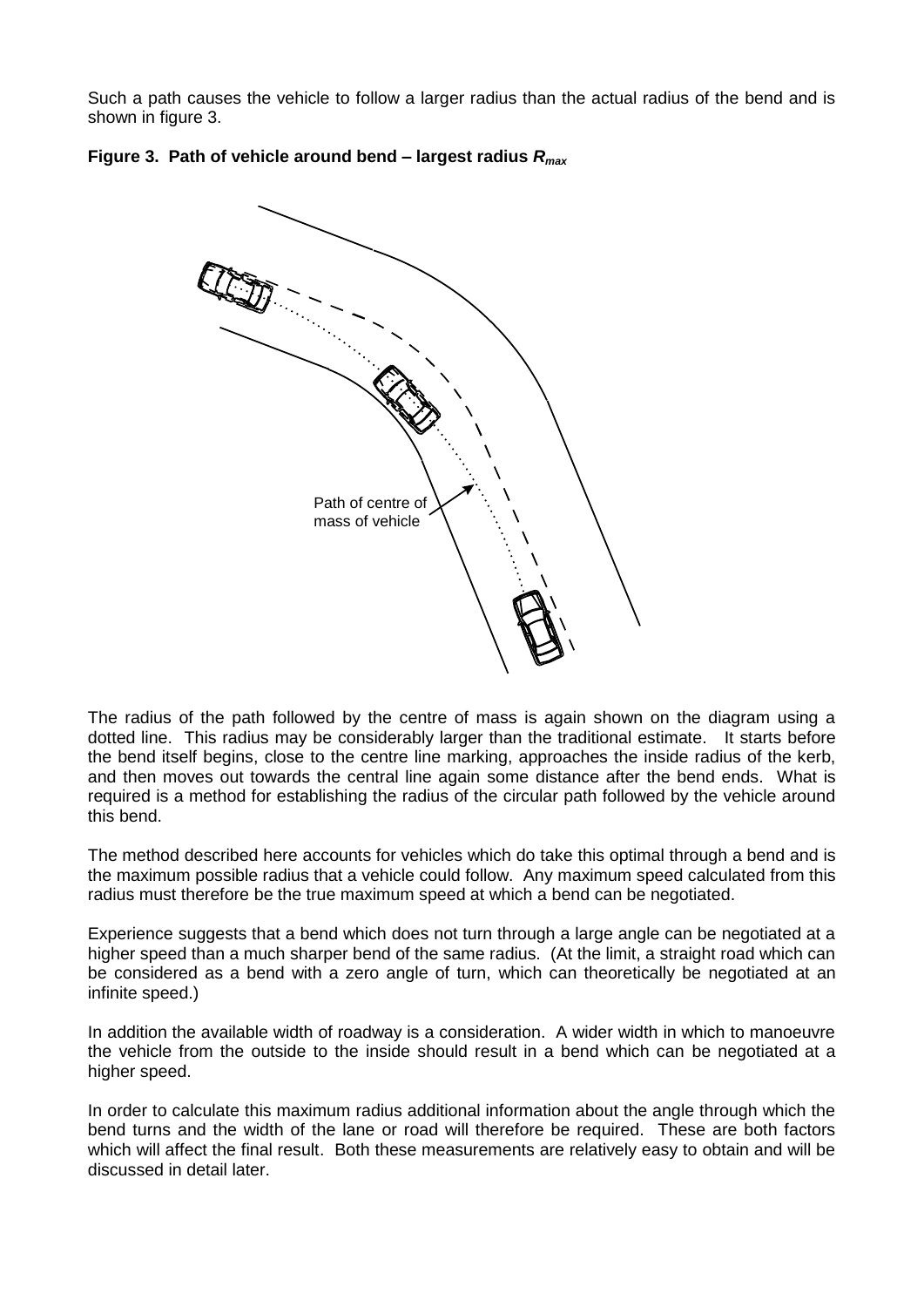In this paper a geometrical argument is followed to describe how an expression may be derived to determine the maximum radius. The full derivation is presented in Appendix B and leads to equation 3.

$$
R_{\max} = r + \frac{W}{1 - \cos(\frac{\theta}{2})}
$$
 (3)

Equation 3 is very useful when attempting to determine the maximum theoretical speed for a bend. It does however make a number of simplifying assumptions which do limit its use. The equation for *Rmax* cannot deal with a bend which changes radius around the turn. Such bends are often described as 'tightening up' which means that the radius of the bend reduces as the bend is negotiated.

The derivation makes no allowance for the effects of changing crossfall. Provided the crossfall remains constant across the width of road this equation can be used. Where the crossfall changes significantly, the *Rmax* equation will be of limited use. In comparison, the simple approximation used at the beginning of this paper does not deal with changing crossfall either. Of the two methods described, in general the *Rmax* equation will probably provide the more accurate answer.

#### **Measurement of Variables**

To simplify the written form of equation 3 two terms are used which require further explanation.

The actual road width in which the vehicle can move is determined by the investigator. The investigator will need to decide whether the vehicle is permitted to use the whole road or is constrained to remain within its own lane. Obviously if constrained to the width to just the one lane, the calculated value for *Rmax* will be reduced. The speed subsequently calculated should not be described as the maximum speed for the bend but as the maximum speed for the bend, if the vehicle is to remain in its own lane.

Figures 4 and 5 show how the available width *W* and inside radius *r* are measured.

#### **Figure 4. Measurement of Available Width (***W***)**

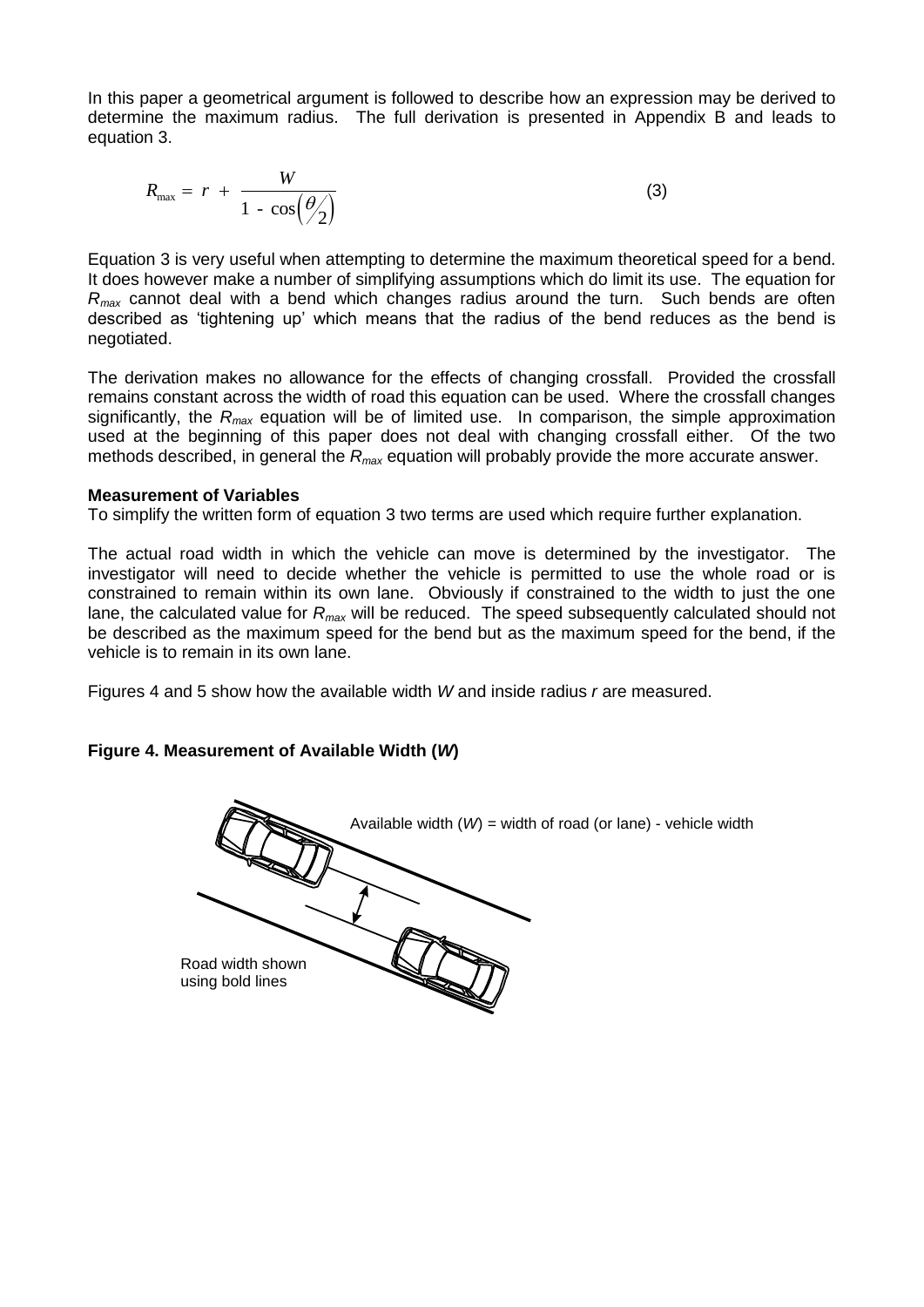



Note that (*r*) is **not** the inside radius of the bend itself, but the inside radius that the path of the centre of mass follows around the bend that is used in the derivation of the equation. The 'closest' that the centre of mass can get to the inside of the bend is half the width of the vehicle, hence the addition of the half vehicle width to the inside radius. In summary, the available width in which the vehicle can move is given by *W* and the inside radius is given by *r* where

|  | $W =$ Road (or lane) width - width of vehicle             |  |
|--|-----------------------------------------------------------|--|
|  | r = inner radius of bend + $\frac{1}{2}$ width of vehicle |  |

In practice both the available width (*W*) and the radius (*r*) are straightforward to find when applying equations 4 and 5.

In practical situations, the only remaining difficulty in using the equation is in finding the value of angle of turn, theta  $(\theta)$ . This angle can often be measured directly off a surveyed plan, or from a suitable large scale national maps. The measurement of the angle of turn is shown in Figure 7.

### **Figure 6. Measurement of Angle of Turn ()**

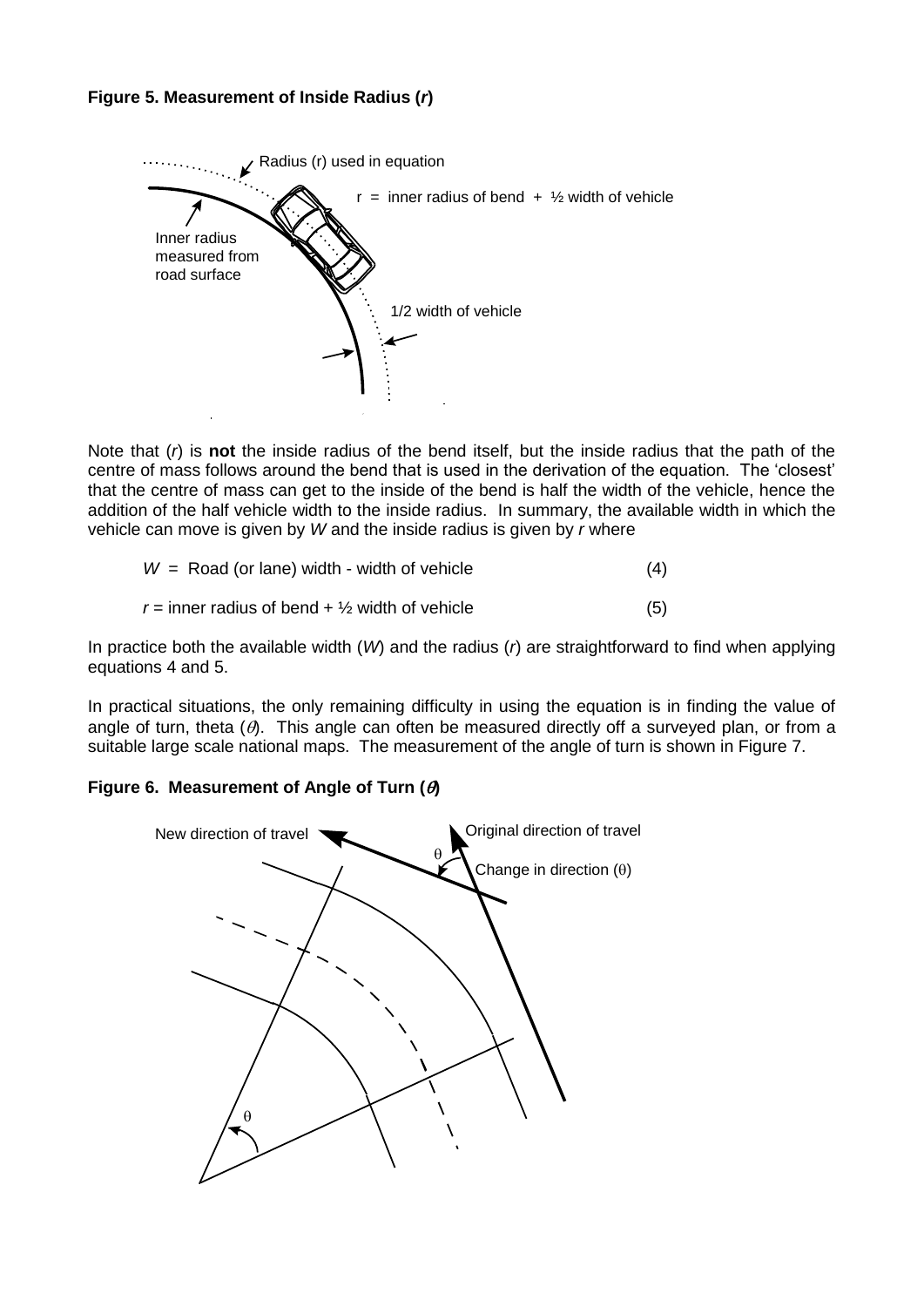### **Discussion**

To show how much difference a consideration of the angle of turn and the available road width can make to maximum speed calculations, the example used earlier may be used. In that situation the vehicle was shown negotiating a left hand bend. The vehicle was 1.6 m wide and the radius of the centre white line was calculated to be 191.01 m.

For the purposes of this discussion we can further assume that the lane width is 3 m.

To find the inside radius of the curve itself the lane width of 3 m must be subtracted giving us 188.01 m. The inside radius (*r*) and available width (*W*) used in the *Rmax* equation are given using equations 4 and 5 as follows,

 $r = 188.01 + \frac{1}{2}(1.6) = 188.81 \text{ m}$ 

 $W = 3 - 1.6 = 1.4$  m

Substituting these values in the  $R_{max}$  equation (Equation 3) for various angles of turn ( $\theta$ ) we obtain the following results,



**Graph 1. Variation of Maximum Radius and Speed with Angle of Turn.**

Compared with the initial constant value of  $v_b$  obtained earlier of 36.20 ms<sup>-1</sup> it can be seen that at small angles of turn there is an very significant difference. At larger angles of turn the difference is smaller.

Continuing this graph to 180**°** shows that at 180° the calculated value for *Rmax* is identical to the initial constant value *Vb*. Examination of equation 3 reveals that approaching 180°, the term cos(θ/2) tends towards zero. Similarly where there is a very small angle of turn, the maximum radius tends upwards towards infinity as cos(θ/2) tends towards unity, leading to the denominator tending towards zero.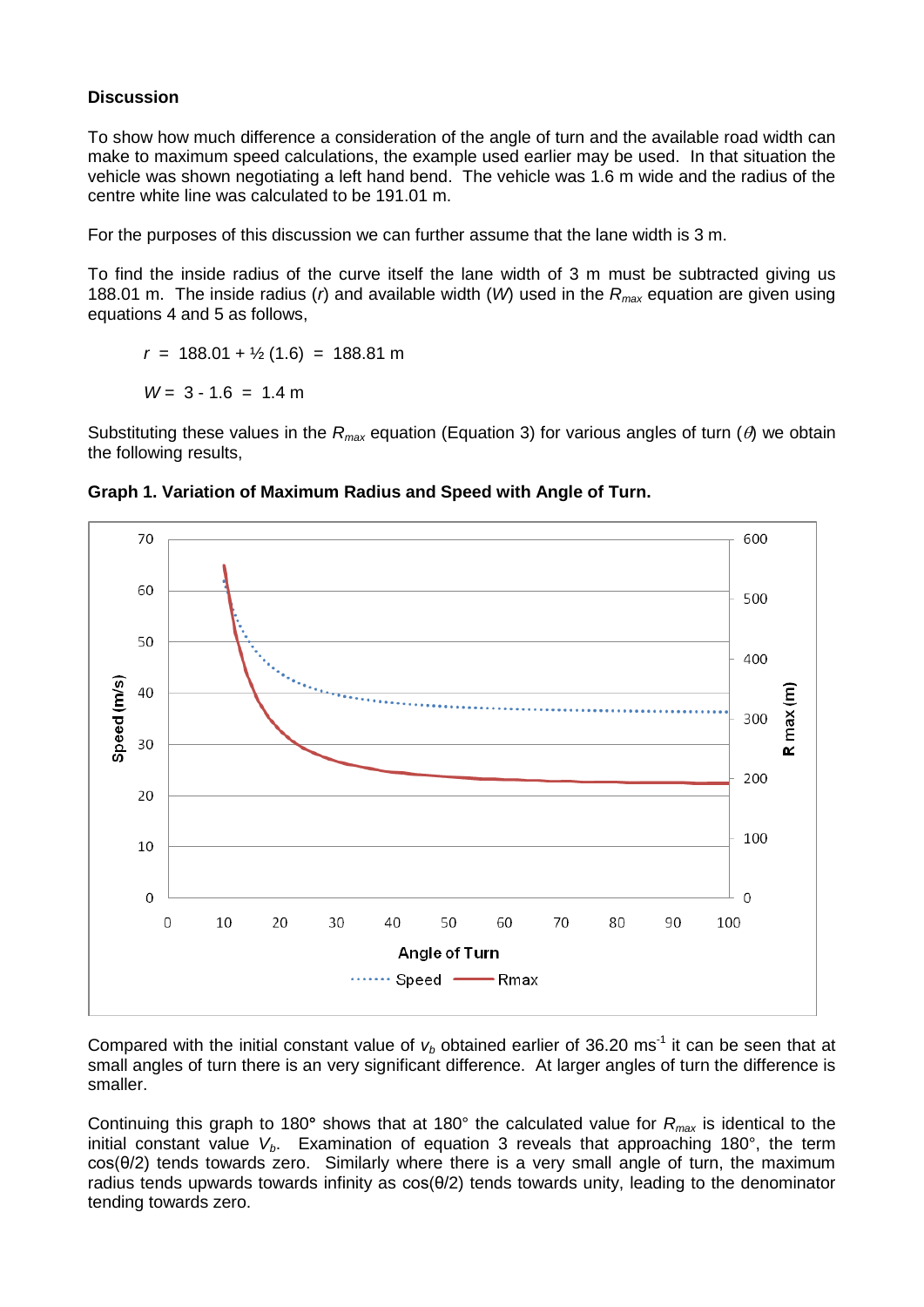A similar graph can be constructed to show how the available road width *W* affects results. In this example the angle of turn is fixed at 30**°.**



**Graph 2. Variation of Maximum Radius and Speed with Available Width.**

The general trend shown by Graph 2 is for the maximum radius and therefore the maximum speed to increase with an increase in available width. As the available width tends towards zero, the fractional term in equation 3 also tends to zero resulting in the maximum radius becoming closer to the inside radius *r*.

It is helpful to attempt to generalise these results for all bends in order to demonstrate how the maximum radius, angle of turn and available width are related. This allows some classification of a bend to determine whether the variation in maximum radius or speed is likely to be significant.

To make any comparison meaningful, the variation in angle of turn and available width can be compared with a constant base value (*Rb*). This constant base value is simply the radius determined using the traditional method discussed previously.

A useful measure to classify a bend can be generated by considering the ratio of *W* with *r*. Using this ratio bends which have the same ratio *W/r* the value of R<sub>max</sub> as a percentage of the constant value  $(R_b)$  is found to be identical for all angles of turn. For example, if a bend of 100 m is considered, then if the available width is 1 m, the ratio *W/r* will be 0.01.

Of interest too is the percentage increase over the base constant value (*Rb*) with variations in angle of turn and available width. Graph 3 below shows how the percentage increase over the base constant value varies with the angle of turn. Graph 4 shows the linear relationship between the percentage increase over the base value and the available width.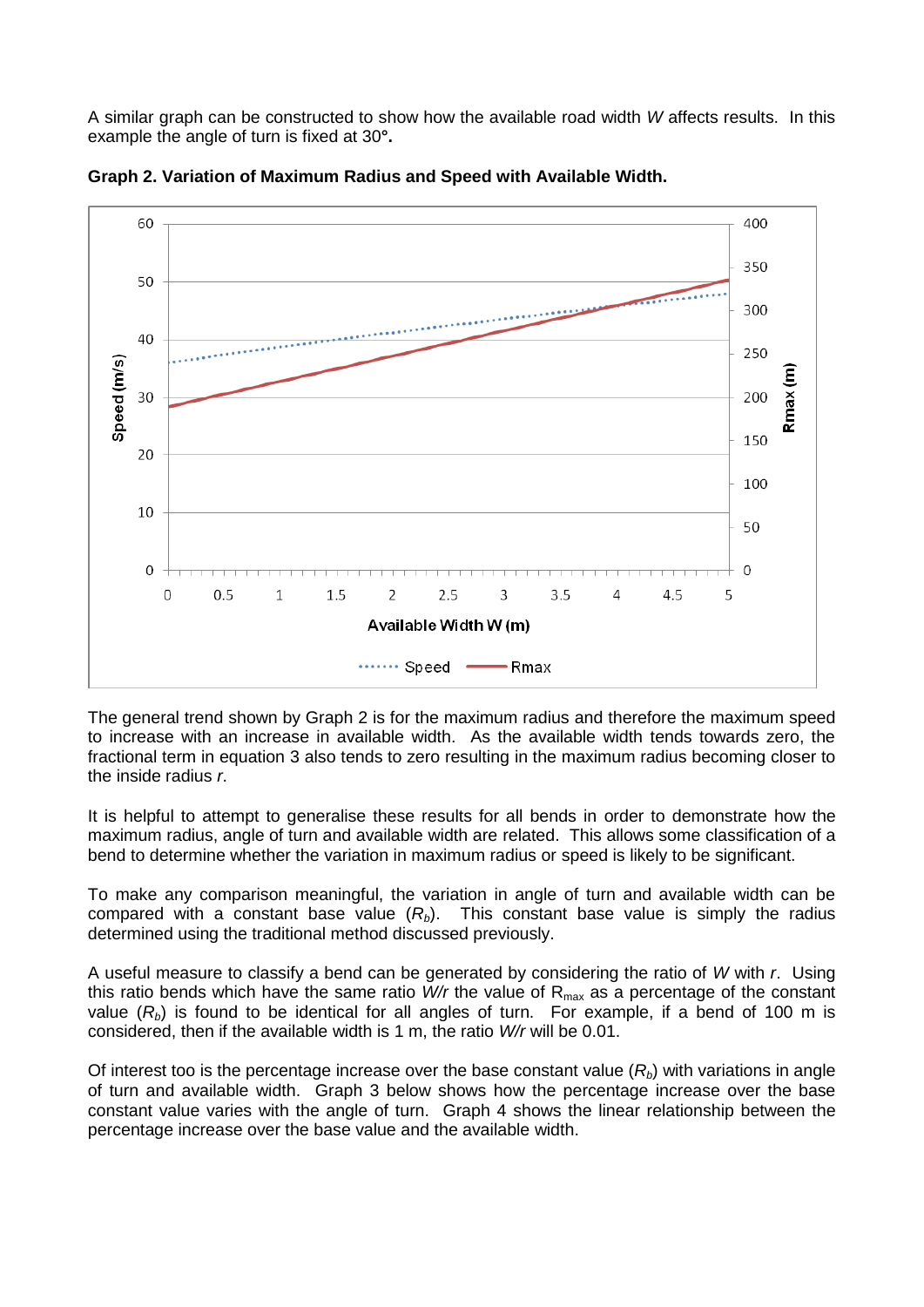**Graph 3. To show variation in percentage increase of base value with angle of turn (Ratio** *W/r* **= 0.01, 0.02, 0.03)**



**Graph 4. To show variation in percentage increase of base value with ratio** *W/r* **(Angle of turn = 20°, 30°, 40°)**



As can be seen from the graphs, for small angles of turn the percentage increase over the base value is highly significant but between about 40° to 50° the percentage increase drops to relatively insignificant levels. An indication of ratio *W/r* and angles at which the percentage increase exceeds various levels of significance is shown in Graph 5.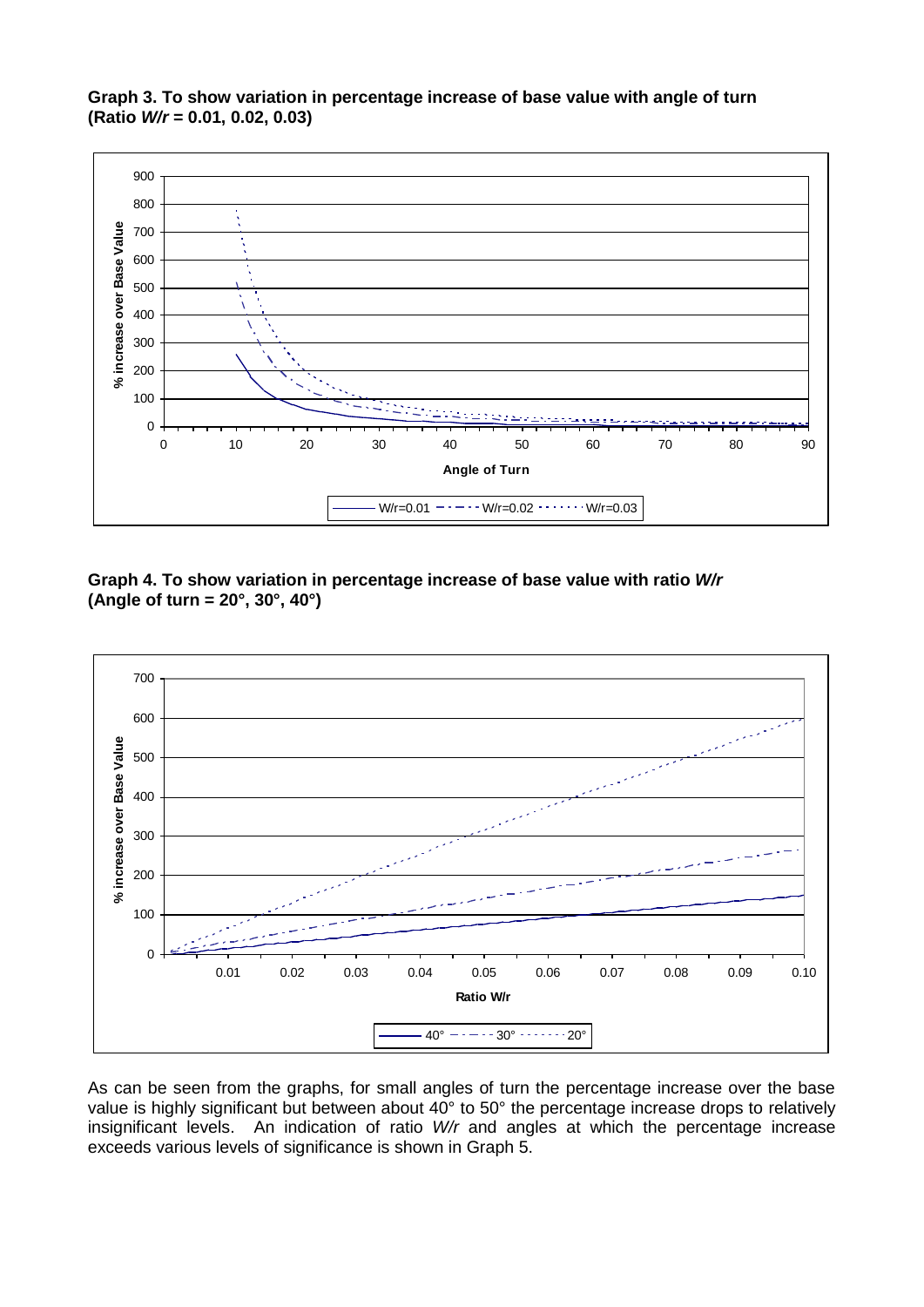#### **Graph 5. To show variation in significance of ratio** *W/r* **with angle of turn (Significance levels = 1%, 5%, 10%)**



If for example, it is decided that increases above 10% are significant, then for a 0.01 ratio bend, any angle less than about 48° will be significant as angles of turn smaller than 48° will result in increases greater than 10%.

Similarly, if a bend has an angle of turn of 50°, then increases above 5% of the base value can be expected when the ratio *W/r* exceeds 0.005.

To demonstrate how the *Rmax* equation can be utilised in ordinary situations, the worked example in Appendix C may be of use.

#### **References**

**1 Smith, R.** *Critical Speed Motion*. 1991 IMPACT 2 (1) 12 – 14 **2 Lambourn, RF.** *The calculation of motor car speeds from curved tyre marks*. Journal of the Forensic Science Society 1989, 29: 371 - 386 **3 Hague, DJ. Lambourn, RF. and Turner, DF.** *The Accuracy of Speeds Calculated from Critical Curve Marks and their Striations*. 1997 Proceedings of 3rd National ITAI Conference **4 Neades, J.** *Maximum Speeds for Bends*. 1991 IMPACT 2 (1) 15 - 16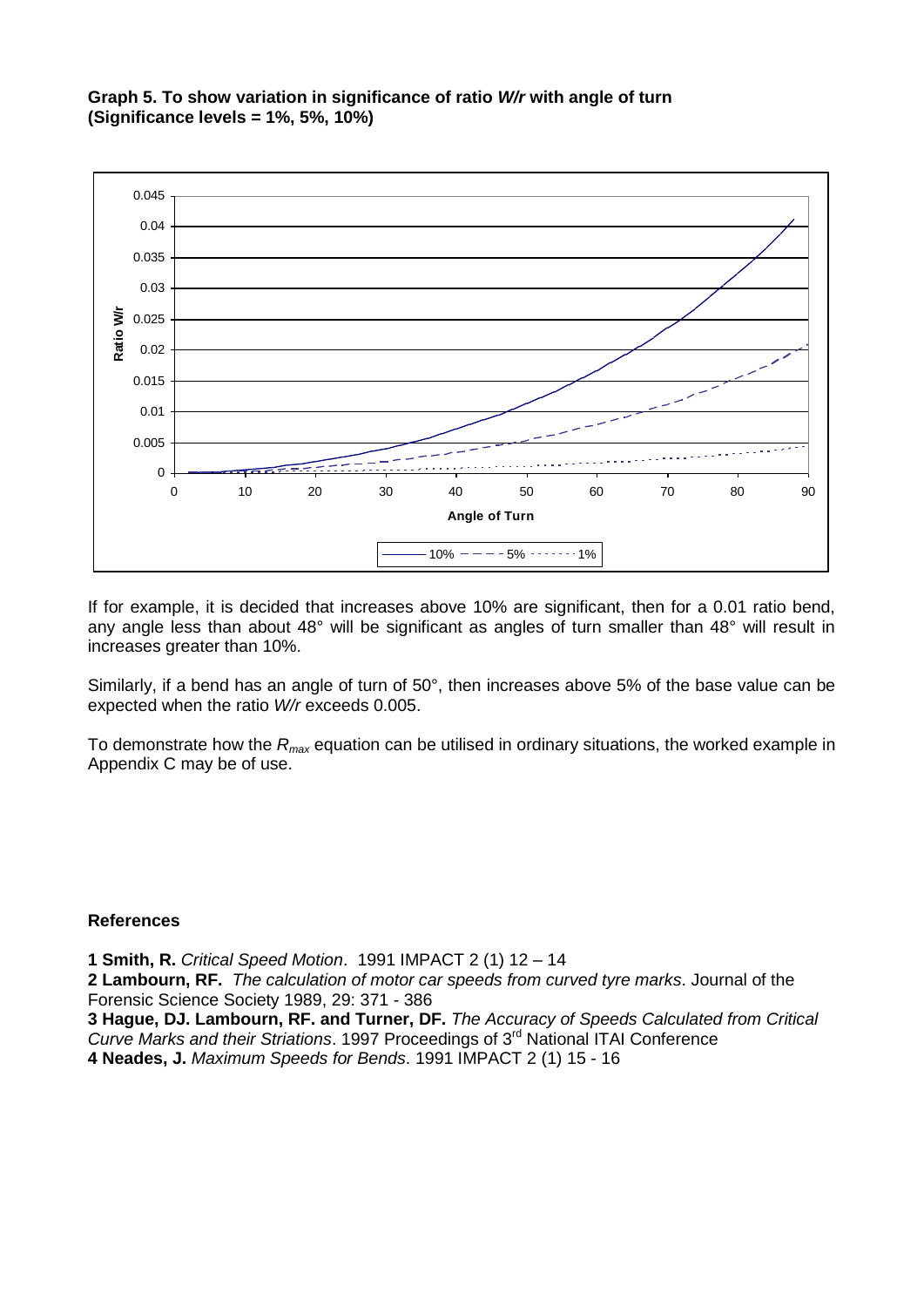# **Appendix A**

## **Guidelines for the use of striated tyre marks to estimate vehicle speed**

(After RF Lambourn<sup>3</sup>)

- 1. There should be two marks visible from the outside wheels on the curve. Single marks may be used there should be clear other evidence that the rear wheels of the vehicle are tracking outside the path of the front wheel.
- 2. The measurement of the radius should be made from the front outside tyre mark using the chord and mid-ordinate method rather than from a scale plan. If possible aligning boards should be used to find the mid-ordinate length.
- 3. The measurement of the chord should begin at the earliest point compatible with the first condition. A length of 15m is generally suitable but a longer chord should be taken if the midordinate is found to be less than 300 mm to minimise measuring errors. If the length of the marks dictates a shorter chord, the measurement should still proceed albeit with extreme care.
- 4. The separation of the front and rear tyre marks over the length of the chord should be no more than half the track width of the vehicle (although they may diverge further along the marks). Measurements made where there is a greater divergence are likely to give results which are an underestimate.
- 5. The gradient and crossfall of the road should be measured so that any necessary correction can be made.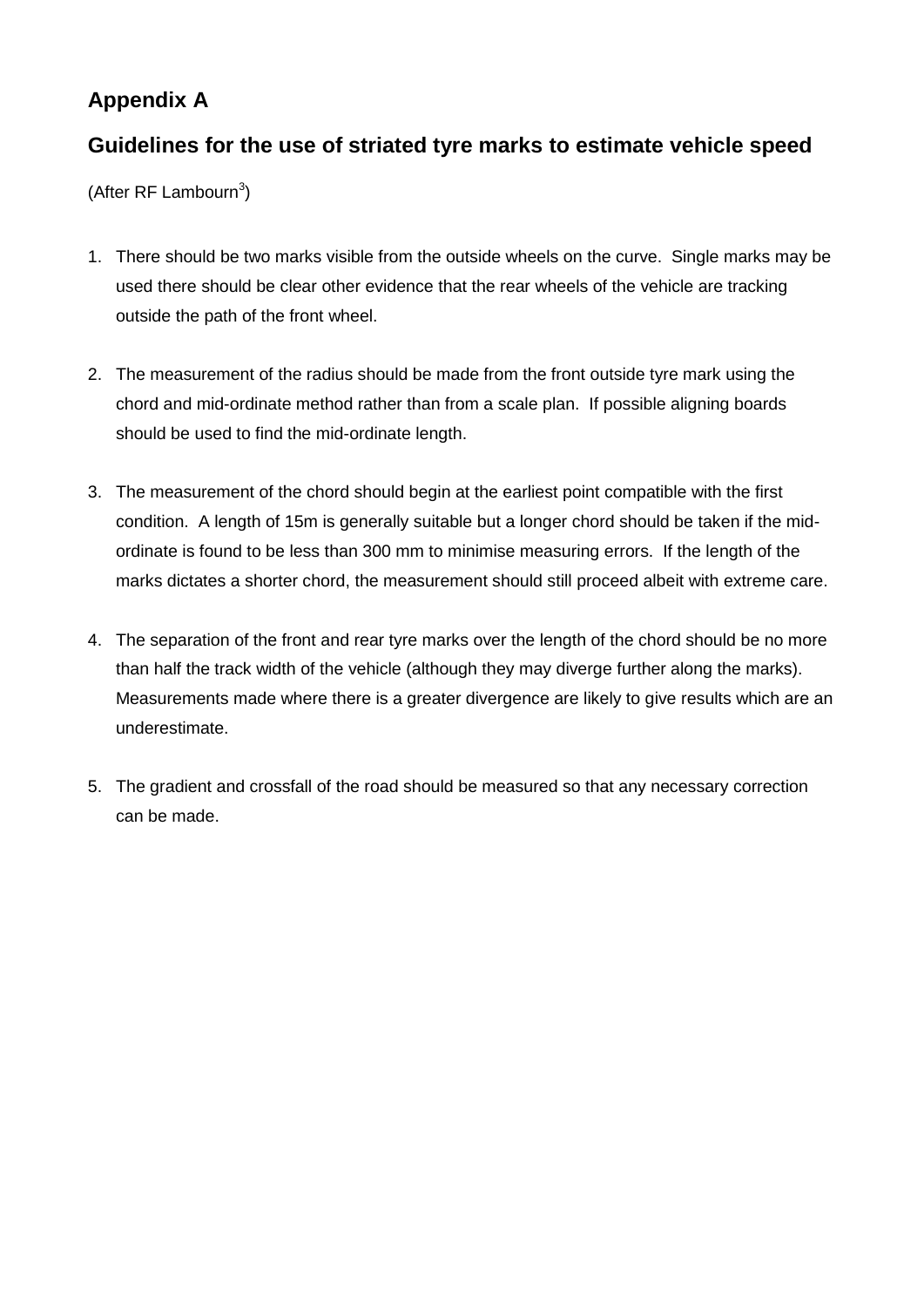# **Appendix B**

## **Derivation of the Rmax equation.**

### **Path of vehicle around bend – Construction of vehicle path**



The centre of mass of the vehicle follows the arc ABC which is part of a circle with the point D at the centre. The width shown, (*W*) is *not* the actual width of the road (or lane) but *is* the width available for the vehicle to move laterally when the width of the vehicle is taken into account. It is calculated as the width of the road (or lane) less the width of the vehicle.

*W* = Road (or lane) width - width of vehicle

The inside and outside radii constraining the lateral movement of the vehicle have a common centre at the point O in Figure 4. The angle through which the bend turns is shown as theta  $(\theta)$ .

Note that the path of the centre of mass of the vehicle starts the curve at A and finishes at C. This means that the outside lines, AE and HC are tangential to the arc ABC. The lines AFB and BGC are both straight lines as can be shown by considering triangles OFB, OBG, DAB and DBC which are all similar isosceles triangles.

As can be seen from Figure 4, the distance AD is the desired radius *Rmax.* So that

$$
R_{\text{max}} = AD
$$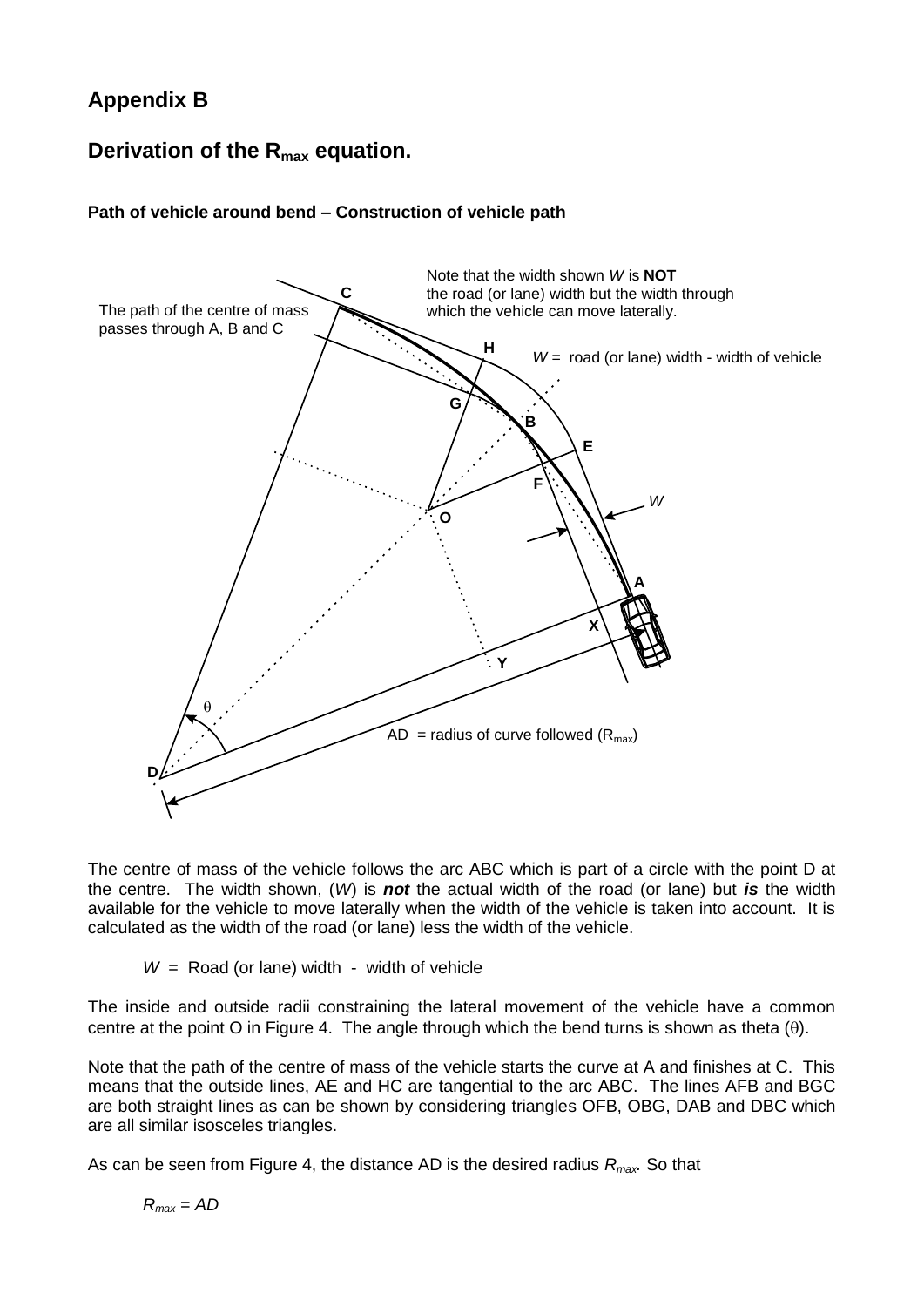An expression for the desired radius AD may now be derived. The geometrical method used is to calculate the distance AD in the diagram by considering the individual distances AX, XY and YD

AX is the lateral width through which the vehicle can move (*W*) and is calculated using equation 3.

XY is the inside radius of the bend. This is not the actual measured radius of the bend itself since the centre of mass of the vehicle is unlikely to be able to reach this point. This is because the vehicle is not a point, but has a physical width. It is not unreasonable to assume that the centre of mass of a car is located approximately along the longitudinal centre line of the vehicle. Assuming that the centre of mass of the vehicle is located along this line, the inside radius of the bend XY is the inner radius of the bend itself plus half the width of the vehicle. In other words,

 $XY = r =$  inner radius of bend  $+ \frac{1}{2}$  width of vehicle

The distance YD can also be determined.

It can be seen that,

 $OD = R_{max} - r$ 

Since OD is the hypotenuse of triangle ODY the distance YD can be expressed as,

$$
YD = (R_{\text{max}} - r) \cos(\frac{\theta}{2})
$$

As required, we have

 $R_{max}$  = AD = AX + XY + YD

So substituting values for AX, XY and YD we obtain,

$$
R_{\text{max}} = W + r + (R_{\text{max}} - r)\cos(\frac{\theta}{2})
$$

This can be solved for *Rmax* as follows,

$$
R_{\text{max}} = W + r + R_{\text{max}} \cos(\theta_2) - r \cos(\theta_2)
$$
  
\n
$$
R_{\text{max}} - R_{\text{max}} \cos(\theta_2) = W + r - r \cos(\theta_2)
$$
  
\n
$$
R_{\text{max}} \left(1 - \cos(\theta_2)\right) = W + r \left(1 - \cos(\theta_2)\right)
$$
  
\n
$$
R_{\text{max}} = r + \frac{W}{1 - \cos(\theta_2)}
$$